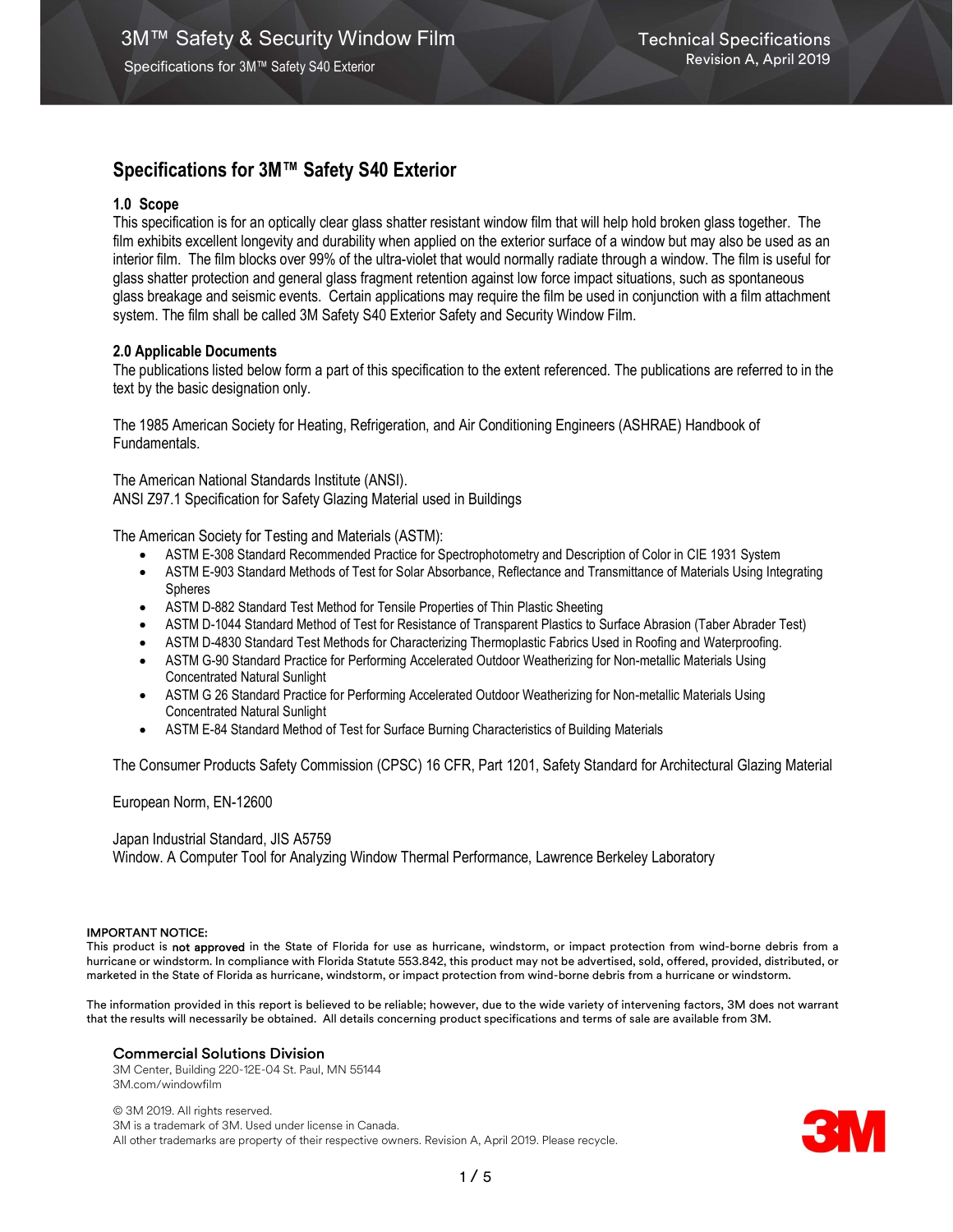## 3.0 Requirements of the Film

3.1 Film Material: The film material shall consist of an optically clear polyester film with a durable abrasion resistant coating over one surface, and a UV stabilized pressure sensitive adhesive on the other. The film shall have a nominal thickness of 4 mils (0.004 inches). The film shall be identified as to Manufacturer of Origin (hereafter to be called Manufacturer).

## 3.2 Film Properties, with coatings (nominal):

- a) Tensile Strength (ASTM D882): 25,000 psi
- b) Break Strength (ASTM D882): 25,00 psi (100 lbs per inch width)
- c) Percent Elongation at Break (ASTM D882): 116%
- d) Percent Elongation at Yield (ASTM D882): 116%
- e) Peel Strength: 5 lbs/in

### 3.3 Solar Performance Properties: film applied to  $\frac{1}{4}$ " thick clear glass

- a) Visible Light Transmission (ASTM E 903): 89%
- b) Ultraviolet Transmission (ASTM E 903): less than 1% (300 380 nm)
- b) Visible Reflection (Interior): not more than 8%
- c) Visible Reflection (Exterior): not more than 8%

3.4 Flammability: The Manufacturer shall provide independent test data showing that the window film shall meet the requirements of a Class A Interior Finish for Building Materials for both Flame Spread Index and Smoked Development Values per ASTM E-84.

3.5 Abrasion Resistance: The Manufacturer shall provide independent test data showing that the film shall have a surface coating that is resistant to abrasion such that, less than 5% increase of transmitted light haze will result in accordance with ASTM D-1044 using 50 cycles, 500 grams weight, and the CS10F Calibrase Wheel.

3.6 Adhesive System: The film shall be supplied with a high mass pressure sensitive weatherable acrylate adhesive applied uniformly over the surface opposite the abrasion resistant coated surface. The adhesive shall be pressure sensitive (not water activated) and physically bond (not chemically bond) to the glass. The adhesive shall be essentially optically flat and shall meet the following criteria:

a. Viewing the film from a distance of ten feet at angles up to 45 degrees from either side of the glass, the film itself shall not appear distorted.

b. It shall not be necessary to seal around the edges of the applied film system with a lacquer or other substance in order to prevent moisture or free water from penetrating under the film system.

3.7 Impact Resistance for Safety Glazing: The film, when applied to either side of the window glass, shall pass a 150 ftlb impact when tested according to 16 CFR CPSC Part 1201 (Category 1) and ANSI Z97.1 (Class B).

#### IMPORTANT NOTICE:

This product is not approved in the State of Florida for use as hurricane, windstorm, or impact protection from wind-borne debris from a hurricane or windstorm. In compliance with Florida Statute 553.842, this product may not be advertised, sold, offered, provided, distributed, or marketed in the State of Florida as hurricane, windstorm, or impact protection from wind-borne debris from a hurricane or windstorm.

The information provided in this report is believed to be reliable; however, due to the wide variety of intervening factors, 3M does not warrant that the results will necessarily be obtained. All details concerning product specifications and terms of sale are available from 3M.

#### Commercial Solutions Division

3M Center, Building 220-12E-04 St. Paul, MN 55144 3M.com/windowfilm

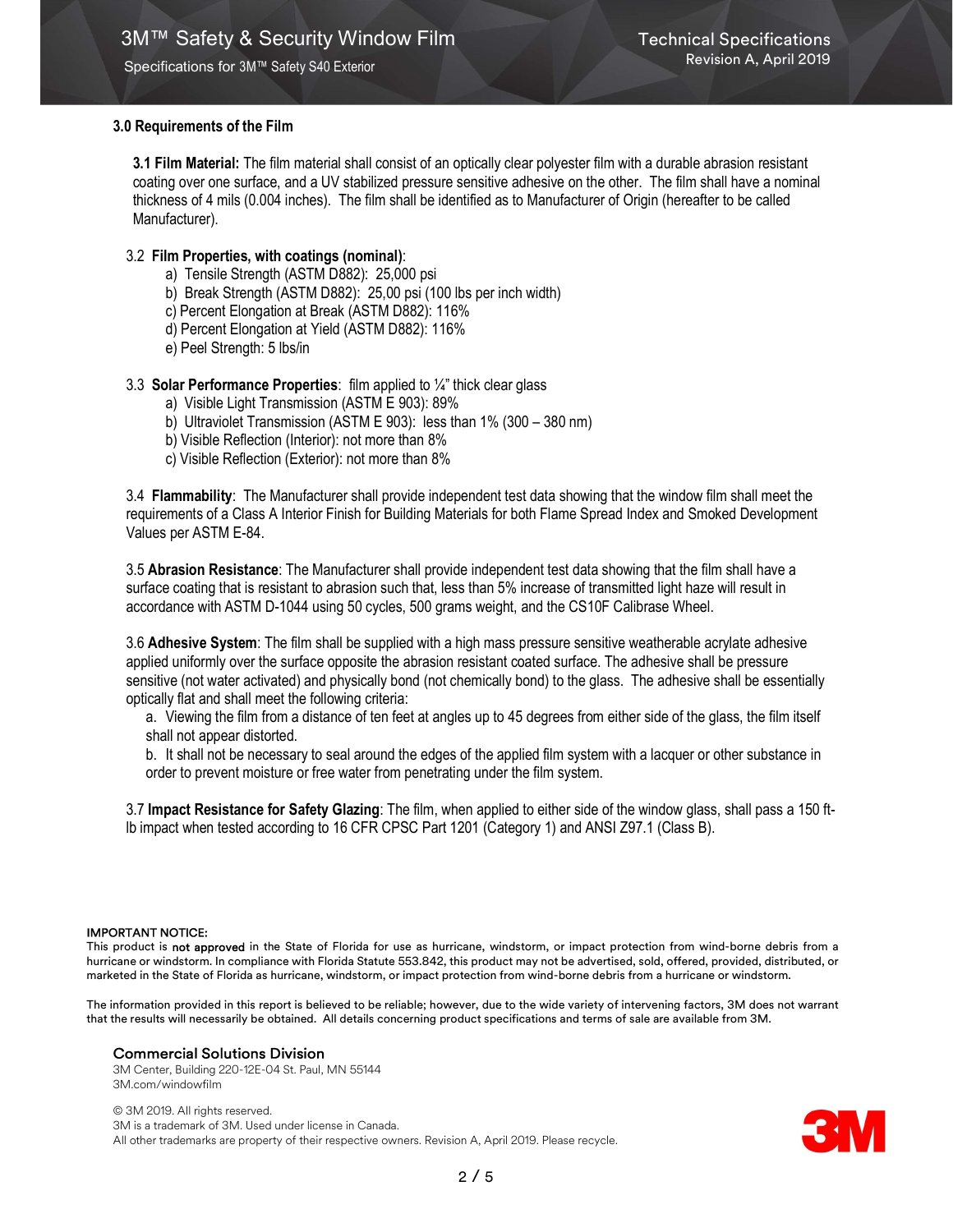## 4.0 Requirements of the Authorized Dealer/Applicator (ADA)

4.1 The ADA shall provide documentation that the ADA is authorized by the Manufacturer of the window film to install said window film as per the Manufacturer's specifications and in accordance with specific requests as to be determined and agreed to by the customer.

4.2 Authorization of dealership may be verified through the company's 3M ID Number.

4.3 The ADA will provide a commercial building reference list of ten (10) properties where the ADA has installed window film. This list will include the following information:

\* Name of building

- \* The name and telephone number of a management contact
- \* Type of glass
- \* Type of film
- \* Amount of film installed
- \* Date of completion

### 5.0 Requirements of the Manufacturer

5.1 The Manufacturer will ensure proper quality control during production, shipping and inventory, clearly identify and label each film core with the product designation and run number.

5.2 Materials shall be manufactured by: 3M Commercial Solutions Division 3M Center, Building 280 St. Paul, MN 55144-1000

Purchased Through: Energy Products Distribution 9223 Harford Road Baltimore, MD 21234 1-800-537-3911 | info@epdwindowfilm.com

### 6.0 Application

6.1 Examination: Examine glass surfaces to receive new film and verify that they are free from defects and imperfections, which will affect the final appearance. Correct all such deficiencies before starting film application.

#### 6.2 Preparation:

a. The window and window framing will be cleaned thoroughly with a neutral cleaning solution. The inside surface of the window glass shall be scraped with stainless steel razor blades with clean, sharp edges to ensure the removal of any foreign contaminants without damages the glass surface.

b. Drop cloths or other absorbent material shall be placed on the window sill or sash to absorb moisture accumulation generated by the film application.

6.3 Installation: The film shall be applied as to the specifications of the Manufacturer by an ADA.

a. Materials will be delivered to the job site with the manufacturer's labels intact and legible.

b. To minimize waste, the film will be cut to specification utilizing a vertical dispenser designed for that purpose. Film edges shall be cut neatly and square at a uniform distance of 1/8" (3 mm) to 1/16" (1.6 mm) of the window-sealing device.

c. Film shall be wet-applied using clean water and slip solution to facilitate positioning of the film onto glass.

#### IMPORTANT NOTICE:

This product is not approved in the State of Florida for use as hurricane, windstorm, or impact protection from wind-borne debris from a hurricane or windstorm. In compliance with Florida Statute 553.842, this product may not be advertised, sold, offered, provided, distributed, or marketed in the State of Florida as hurricane, windstorm, or impact protection from wind-borne debris from a hurricane or windstorm.

The information provided in this report is believed to be reliable; however, due to the wide variety of intervening factors, 3M does not warrant that the results will necessarily be obtained. All details concerning product specifications and terms of sale are available from 3M.

#### Commercial Solutions Division

3M Center, Building 220-12E-04 St. Paul, MN 55144 3M.com/windowfilm

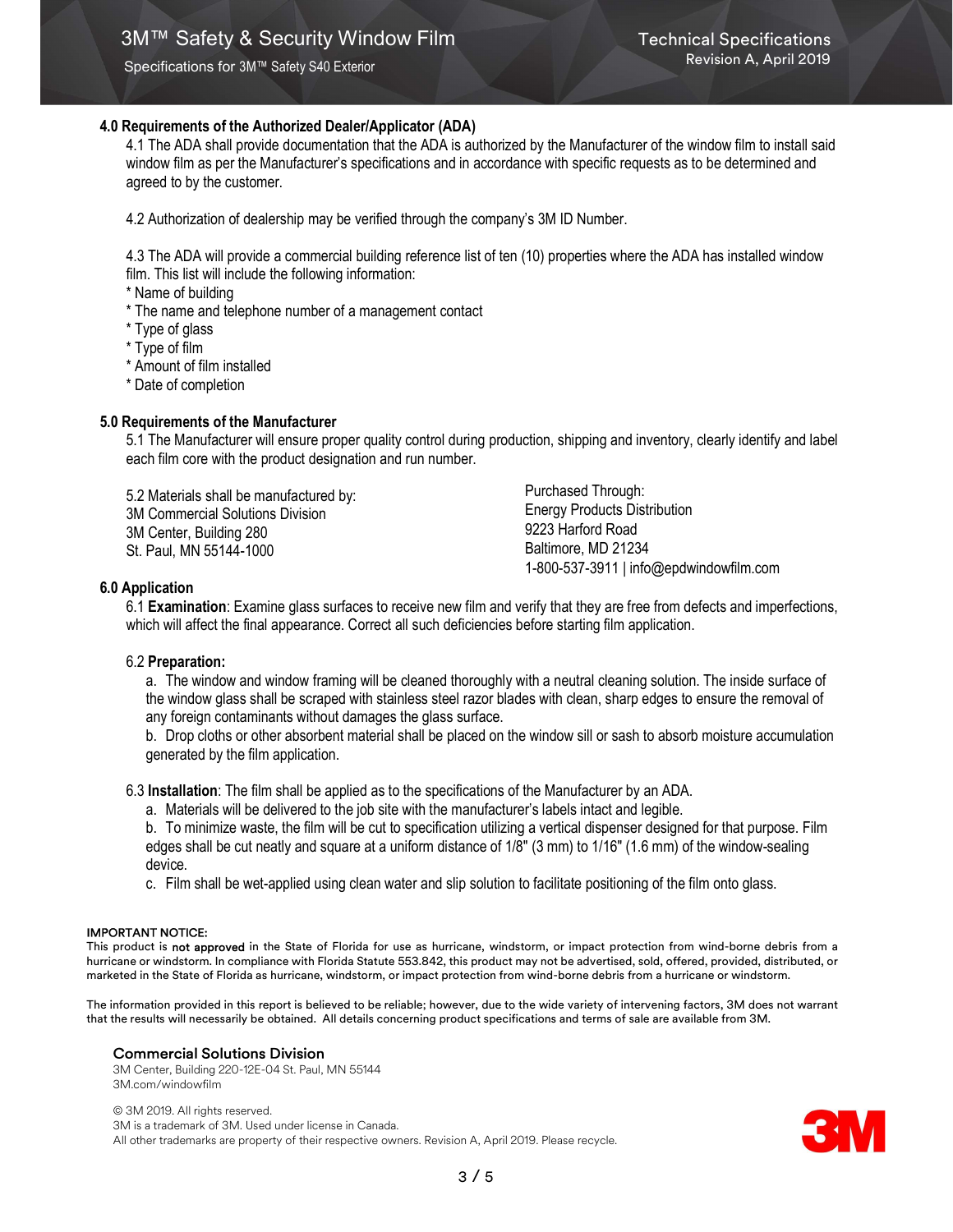d. To ensure efficient removal of excess water from the underside of the film and to maximize bonding of the pressure sensitive adhesive, polyplastic bladed squeegees shall be used.

e. Upon completion, the film may have a dimpled appearance from residual moisture. Said moisture shall, under reasonable weather conditions, dry flat with no moisture dimples within a period of 30 calendar days when viewed under normal viewing conditions.

f. After installation, any leftover material will be removed and the work area will be returned to original condition. Use all necessary means to protect the film before, during and after the installation.

## 7.0 Cleaning

The film may be washed using common window cleaning solutions, including ammonia solutions, 30 days after application. Abrasive type cleaning agents and bristle brushes, which could scratch the film, must not be used. Synthetic sponges or soft cloths are recommended.

## 8.0 Warranty

a) The application shall be warranted by the film manufacturer (3M) for a period of \_\_\_\_\_ years in that the film will maintain solar reflective properties without cracking, crazing, delaminating, peeling, or discoloration. In the event that the product is found to be defective under warranty, the film manufacturer (3M) will replace such quantity of the film proved to be defective, and will additionally provide the removal and reapplication labor free of charge.

b) 8.2 The film manufacturer (3M) also warrants against glass failure due to thermal shock fracture of the glass window unit (maximum value \$500 per window) provided the film is applied to recommended types of glass and the failure occurs within sixty (60) months from the start of application. Any glass failure must be reviewed by the film manufacturer (3M) prior to replacement.

#### IMPORTANT NOTICE:

This product is not approved in the State of Florida for use as hurricane, windstorm, or impact protection from wind-borne debris from a hurricane or windstorm. In compliance with Florida Statute 553.842, this product may not be advertised, sold, offered, provided, distributed, or marketed in the State of Florida as hurricane, windstorm, or impact protection from wind-borne debris from a hurricane or windstorm.

The information provided in this report is believed to be reliable; however, due to the wide variety of intervening factors, 3M does not warrant that the results will necessarily be obtained. All details concerning product specifications and terms of sale are available from 3M.

#### Commercial Solutions Division

3M Center, Building 220-12E-04 St. Paul, MN 55144 3M.com/windowfilm